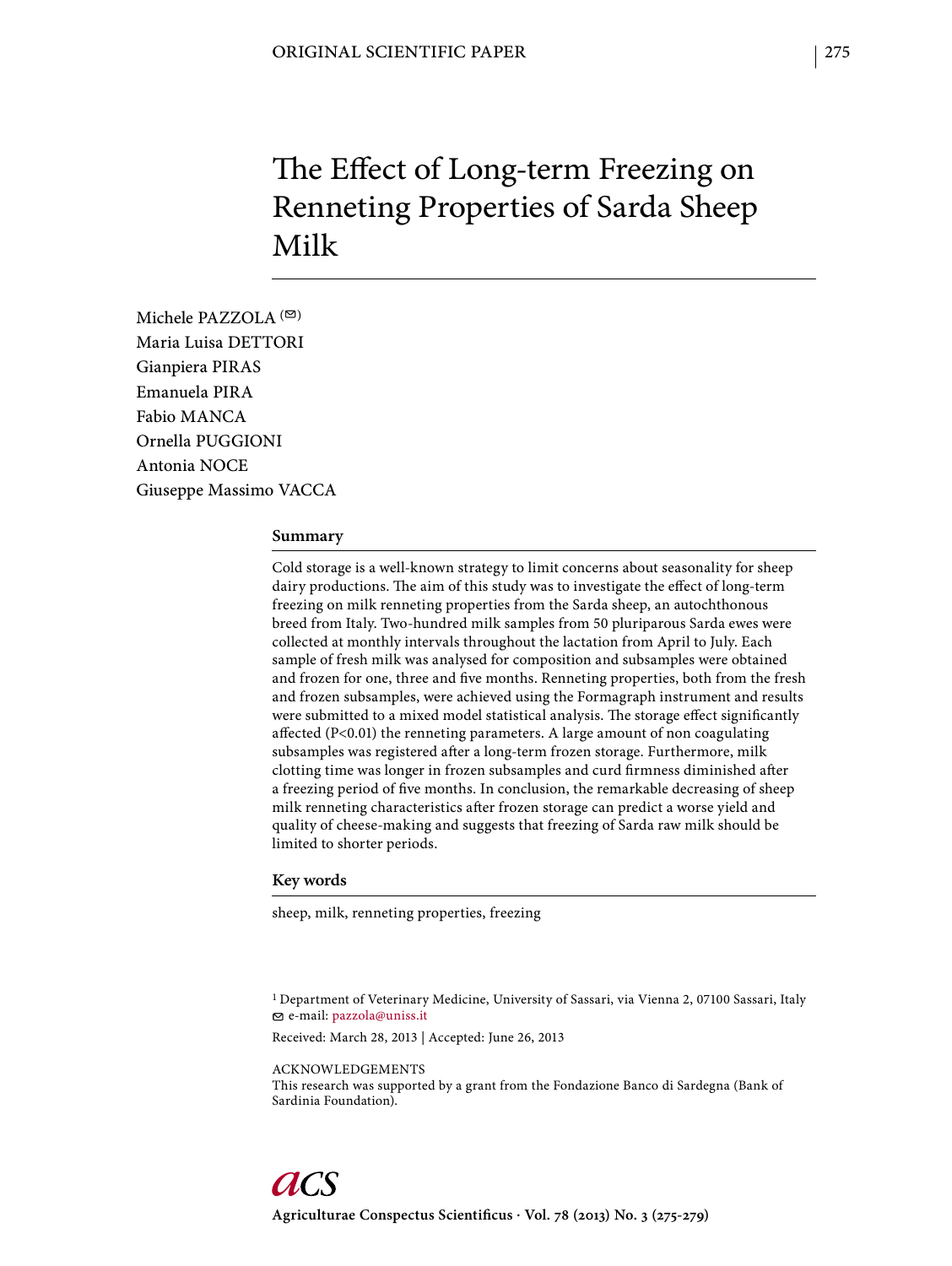## **Aim**

There has been a remarkable rise of 22% in sheep milk production in the period 2000-2010 (FAOSTAT, 2013) and even if sheep dairy products are going to be produced almost worldwide, the biggest share is still mostly concentrated in some Mediterranean countries of the European Union. In these areas sheep breeding is frequently conducted in a traditional way by means of semiextensive methods (Boyazoglu and Morand-Fehr, 2001), and dairy production and yield is significantly influenced by seasonality of reproduction. A well-known example of this type of sheep breeding is present in Sardinia (Carcangiu et al., 2011), a region of Italy, where productions from the autochthonous breed, the Sarda, are mostly influenced by reproductive performance and pasture availability, which is inadequate during the summer. This represents a primary limit in order to achieve a favourable exploitation of milk all over the year and finally improve the economic gain of sheep farms.

Cold and freezing storage are two strategies used to overcome the concern regarding seasonality of food of animal origin and improve handling, preservation and marketing of agricultural productions (Hundy et al., 2008). These techniques are especially exploited for meat (Muela et al., 2010) and dairy products (Wendorff 2001) which are exclusively available in particular and limited periods of the year, as like those from sheep species. Many researches have been carried out about the effects of freezing on composition of sheep milk (Wendorff 2001), cheese (Zhang et al., 2006) and curds (Picon et al., 2010) nevertheless no study has investigated the effect on renneting properties; these traits are used to evaluate the ability of milk to cheesemaking and are measured by both mechanical and infrared methods (Pazzola et al., 2011; Pretto et al., 2011; Cipolat-Gotet et al., 2012). This study aimed to investigate the effect of longterm freezing on renneting properties of individual milk samples of the Sarda breed.

#### **Material and methods**

Fifty pluriparous ewes of Sarda breed were randomly selected. All the ewes were at third parturition, lambed in the month of February 2012 and belonged to a farm located in the Province of Sassari, Sardinia, Italy.

The animals were fed at pasture and received a supplementation of 300g/head of a commercial concentrate feed (15.5% crude protein) during the milking procedures. They were milked using a milking machine twice a day (6:00 AM and 16:00 PM).

Individual milk samples (100 mL) were collected from all the 50 ewes, during the morning milking, at monthly intervals from April (45 days in milking, DIM) to July (135 days in milking). On the whole, each of the 50 ewes was sampled four times, with a total amount of 200 samples. For each sampling session, individual milk yield of the morning was also recorded. Samples were transported at +4° C to the laboratory within 1 h after collection and analysed for milk composition and renneting properties. Four subsamples of about 15 mL were obtained pouring the individual samples in four plastic volumetric conical tube. The first subsample was used to achieve analysis from fresh milk and the other three after freezing.

Milk composition was evaluated only on fresh milk. Fat, total protein, casein contents and pH were obtained according to IDF 141C:2000 and using a mid-infrared spectrophotometer (Milko-Scan FT 6000; Foss Electric, DK-3400 Hillerød, Denmark); freezing point (FP) in Hortvet degrees (H°) according to IDF 108:2002 and by a thermistore cryoscope (Astor 4000/SE Double; Astori Tecnica, Poncarale BS, Italy); somatic cell count (SCC) using an automatic cell counter (Fossomatic 5000, Foss Electric, Hillerød, Denmark) according to IDF 148-2:2006 and total microbic mesophilic count (TMC) using a Bacto-Scan FC 150 (Foss Electric, Hillerød, Denmark) (IDF 358:2000).

As regards renneting properties, these were achieved both from fresh and frozen milk.

The first subsample (fresh milk, FM) was immediately refrigerated at  $+4^{\circ}$  C and analysed within 12 hours collection. The others were frozen at -20° C and analysed after different periods of storage: the second one after one month of freezing  $(1M)$ , the third after three months (3M) and the fourth after five months (5M).

Fresh and frozen milk subsamples were analysed following the same procedure; frozen subsamples were thawed at +4° C for about 12 hours. Ten mL of milk was kept at 35° C for 30 min before mixing with 200  $\mu$ L of a 0.8/100 (v/v) rennet solution (Red Line Rennet, Clerici, Cadorago, Italy) and analysed using the Formagraph instrument (Foss Italia SPA, Padova, Italy) and the method by Mc Mahon & Brown (1982) to achieve milk rennet coagulation time (RCT) in minutes, curd firming time  $(k20)$  in minutes, and curd firmness  $(a30)$  in millimeters. Data regarding milk yield and composition of fresh milk were analysed in order to give a descriptive general overview of milk characteristics throughout the lactation. A repeated measures one-way analysis of variance (ANOVA) was performed, with the month of the stage of lactation measured as days in milking (DIM) as fixed effect, and multiple comparison of the means by the Tukey's method. SCC and TMC were previously transformed into logarithmic form (log10) to normalize the distribution of the frequencies.

Statistics regarding renneting parameters was performed by means of a mixed effect model procedure, which considered as fixed effects  $S_i$  for the storage treatment ( $i = 4$ ) and the month of the stage of lactation ( $j = 4$ ) measured as  $DIM<sub>j</sub>$ . Random effect of the individual animal was computed with animal nested within DIM. Orthogonal contrasts were performed to achieve the effect of freezing treatment, evaluating fresh versus frozen milk (FM vs 1,3,5M) and milk frozen one month versus frozen five months  $(1M \text{ vs } 5M)$ .

Analyses were carried out using SAS (version 9.1, SAS Institute Inc., Cary, NC).

Since the duration of the Formagraph analysis was set at 30 minutes, subsamples with a value of RCT higher than 30 min did not show any of the three renneting properties; these samples were named non coagulating (NC) and not included in the mixed model but, as previously described by Pazzola et al. (2012), analysed by means of the Fisher's exact test according to the stage of lactation and storage treatment. For all the statistical tests, differences were declared significant at P<0.05.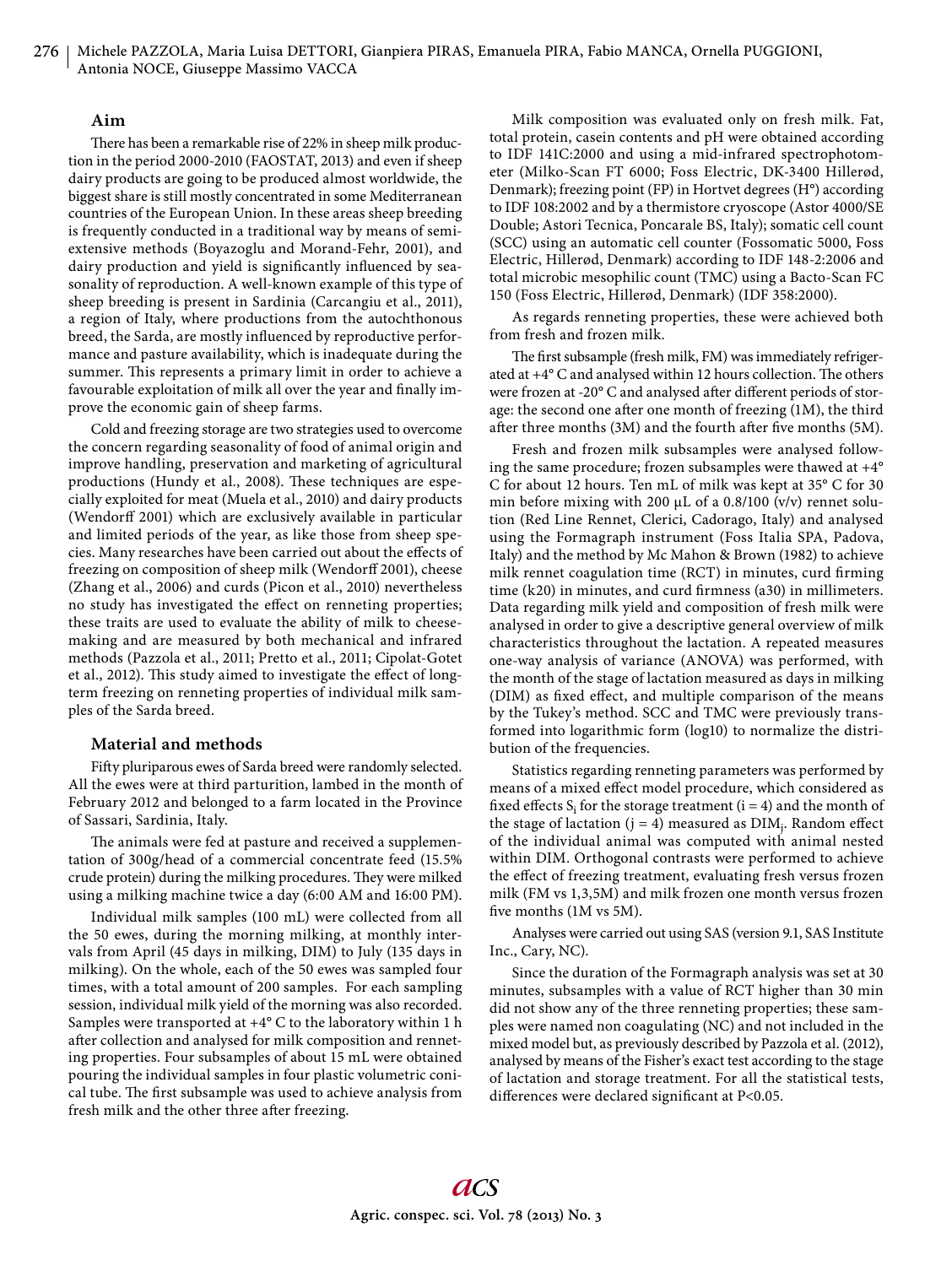## **Results and discussion**

Milk yield and composition, pH, FP, TMC (log10) and SCC (log10) of individual samples throughout the lactation are shown in Table 1. All the parameters, except pH and SCC, were affected (P<0.01) by the stage of lactation. Decrease of yield and the corresponding increase of protein and fat content in the late stages of lactation of dairy sheep have been already studied and described in the literature (Jaeggi et al., 2005), and results of the present study consisted with data published for the Sarda breed in previous papers (Morand-Fehr et al., 2007; Mura et al., 2012) and by the official standard (Asso.Na.Pa., 2013).

Table 2 shows results regarding milk samples with a value of milk clotting time equal and lower (coagulating, C) or higher (non coagulating, NC) than 30 min. The effect of the different stages of lactation was not significant, while storage treatment significantly influenced (P-value =  $0.001$ ) the number of NC samples, and the greatest amount was registered for subsamples frozen for five months. NC samples of fresh milk were always categorized as NC after freezing for one, three and five months, because also the corresponding frozen subsamples showed a r value greater than 30 min.

The results of statistical analysis and variation of least square means regarding renneting parameters according to the effects of the stage of lactation and storage treatments are respectively illustrated in Table 3 and Figure 1.

The effect of the stages of lactation significantly influenced rennet coagulation time and curd firmness at P<0.01 while curd firming time at  $P < 0.05$ . Examination of least square means and standard deviation throughout the lactation showed a decrease both for RCT (21.60 ±0.19 min at 45 DIM and 19.43 ±0.19 at 135 DIM) and k20 (1.82 ±0.02 min at 45 DIM and 1.75 at 135 DIM), while tendency of a30 was fluctuating with the highest value at 135 DIM, 50.33 ±0.75 mm. Given that acidity of milk was stable throughout the stages of lactation, these results were probably

**Table 1.** Least square means of yield and composition, pH, freezing point (FP), total microbic count (TMC) and somatic cell count (SCC) of fresh milk throughout the lactation (n=50)

|                              | DIM <sup>1</sup>     |                       |                      |                   | SEM <sup>2</sup> | P-value   |
|------------------------------|----------------------|-----------------------|----------------------|-------------------|------------------|-----------|
|                              | 45                   | 75                    | 105                  | 135               |                  |           |
| Milk yield <sup>3</sup> (kg) | $0.918^{A}$          | $0.755^{\rm B}$       | 0.559C               | $0.354^{D}$       | 26.5             | $**$      |
| Fat $(\%)$                   | $5.53^{B}$           | 6.01 <sup>B</sup>     | $6.70$ <sup>AB</sup> | 8.20 <sup>A</sup> | 0.14             | $**$      |
| Protein (%)                  | $5.64^{\rm B}$       | $5.53^{B}$            | 5.60 <sup>B</sup>    | $5.90^{\text{A}}$ | 0.06             | $**$      |
| Casein $(\%)$                | $4.38$ <sub>BC</sub> | 4.28 <sup>c</sup>     | 4.49 <sup>B</sup>    | $4.75^{A}$        | 0.05             | $**$      |
| pН                           | 6.68                 | 6.71                  | 6.70                 | 6.67              | 0.01             | <b>NS</b> |
| FP (°H)                      | $-0.575^{\rm B}$     | $-0.569$ <sup>A</sup> | $-0.582^{\circ}$     | $-0.589^{D}$      | 0.01             | $**$      |
| TMC (log10)                  | 4.33 <sup>AB</sup>   | $3.97^{\rm B}$        | 4.66 <sup>A</sup>    | $3.85^{B}$        | 0.14             | $**$      |
| SCC (log10)                  | 5.38                 | 5.32                  | 5.49                 | 5.50              | 0.09             | <b>NS</b> |

<sup>1</sup> Days in milking; <sup>2</sup> Standard error of the mean; <sup>3</sup> yield of the morning milking; \*\* = P<0.01; NS = not significant;  $A$ ,B,C,D Means in the same row with different letters differ significantly (P<0.01) in month comparison.

**Table 2.** Coagulating (C, milk clotting time equal or lower than 30 min) and non coagulating milk samples (NC, higher than 30 min) according to the stage of lactation (DIM) and storage treatment.

|            |     | <b>DIM</b>    |     |     |       | Storage <sup>2</sup>        |     |     |  |
|------------|-----|---------------|-----|-----|-------|-----------------------------|-----|-----|--|
|            | 45  | 75            | 105 | 135 | FM    | 1M                          | 3M  | 5M  |  |
| n          | 200 | 200           | 200 | 200 | 200   | 200                         | 200 | 200 |  |
|            | 163 | 173           | 174 | 179 | 185   | 179                         | 171 | 154 |  |
| NC         | 37  | $\sim$<br>، ت | 26  | 21  |       | $^{\sim}$<br>$\overline{a}$ | 29  | 46  |  |
| $P-value3$ |     | 0.131         |     |     | 0.001 |                             |     |     |  |

 $^1$  Days in milking;  $^2$  FM = fresh milk, 1M = frozen for one month, 3M = frozen for three months; 5M = frozen for five months;  $^3$  obtained by chi-square test.

|  |  | Table 3. P-values of renneting parameters according to the effects of the stage of lactation (DIM) and storage treatment |
|--|--|--------------------------------------------------------------------------------------------------------------------------|
|  |  |                                                                                                                          |

| Parameters <sup>1</sup> | Effects - P-values |               | Animal            | Storage <sup>4</sup> - P-values |              | Residual          |
|-------------------------|--------------------|---------------|-------------------|---------------------------------|--------------|-------------------|
|                         | DIM <sup>2</sup>   | Storage       | RMSE <sup>3</sup> | FM vs 1.3.5M                    | $1M$ vs $5M$ | RMSE <sup>5</sup> |
| $RCT$ (min)             | $<$ 0.01 $\,$      | $<$ 0.01 $\,$ | 9.26              | < 0.01                          | < 0.01       | 2.95              |
| $k20$ (min)             | < 0.05             | < 0.01        | 0.06              | $0.01$                          | < 0.01       | 0.03              |
| $a30$ (mm)              | < 0.01             | $<$ 0.01 $\,$ | 45.32             | < 0.01                          | < 0.01       | 72.36             |

 $1 RCT$  = rennet coagulation time, k20 = curd firming time, a30 = curd firmness;  $2$  Days in milking;  $3$  root of the mean squared error due to the individual animal;  $4 \text{ FM}$  = fresh milk,  $1 \text{M}$  = milk frozen for one month,  $3 \text{M}$  = frozen for three months;  $5 \text{M}$  = frozen for five months;  $5 \text{root}$  of the mean squared error of the residual.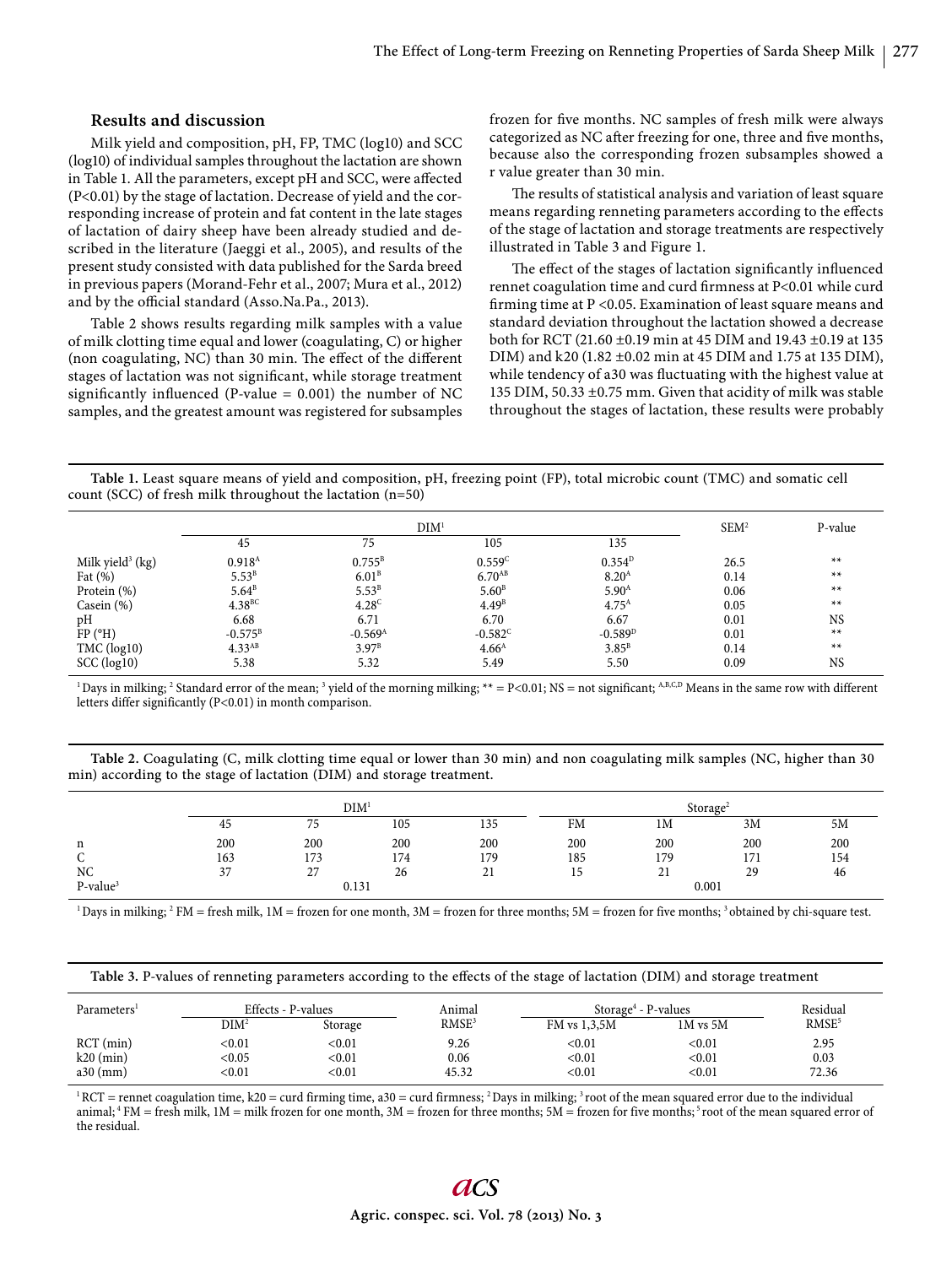



**Figure 1.** Least square means and standard deviations of renneting parameters according to the effects of the stage of lactation (DIM) and storage treatment; <sup>1</sup> Days in milking; <sup>2</sup> FM = fresh milk, 1M = frozen for one month,  $3M$  = frozen for three months;  $5M$  = frozen for five months. A,B,C Different capital letters in the same graphics differ at P<0.01; a,b,c different lower-case letters in the same graphics differ at P<0.05.

affected by the increase of casein content in the late stages of lactation, because the higher is the casein content the longer is milk clotting time and the stronger curd firmness (Dalgleish 1981). On the whole RCT and a30 were similar while k20 was lower than those parameters registered for other Italian dairy sheep breeds (Pugliese et al., 2000; Sevi et al., 2000). As regards the storage effect, the highest significance level was recorded for all the three renneting parameters. It can be noticed that rennet coagulation time of fresh milk was significantly shorter (17.97 ±0.16 min) than frozen subsamples, and values of subsamples frozen for one month were significantly lower than those frozen for five months (18.50  $\pm$ 0.17 vs. 23.31  $\pm$ 0.27 min); furthermore, as regards the curd firmness, data obtained from fresh milk (51.48)  $\pm 0.67$  mm) significantly diminished after five months of frozen storage (44.14 ±1.12).

These results, summed up to the large amount of non coagulating subsamples which were registered after a freezing storage of five months, evidenced that long-term freezing caused a remarkable decreasing of sheep milk renneting characteristics and, on the whole, they can predict a worse yield and quality of cheese-making. The prediction of a lowered quality of cheesemaking evidenced by the present study is partially in agreement with the study by Zhang et al. (2006), who record a limited reduction of yield, but no effect on fatty acids composition, in cheese produced from sheep milk frozen for six months. Acidity is one of the main source of variation for milk coagulation properties (Bittante et al., 2012), but as evidenced by Katsiari et al.(2001) acidity of sheep milk is not affected by frozen storage up to six months. Many other causes have been indicated as decisive for the reduction of the overall quality and yield of cheese made from frozen milk, like damaging of fat globules (Zhang et al., 2006) and protein destabilization (Wendorff 2001). The potential decrease of cheese yield from frozen milk is habitually overcome in the cheese making industry by means of different standardized techniques, such as the utilization of frozen curds; indeed, the effect of long-term freezing did not alter characteristics of frozen curds in the manufacture of sheep cheese (Picon et al, 2010).